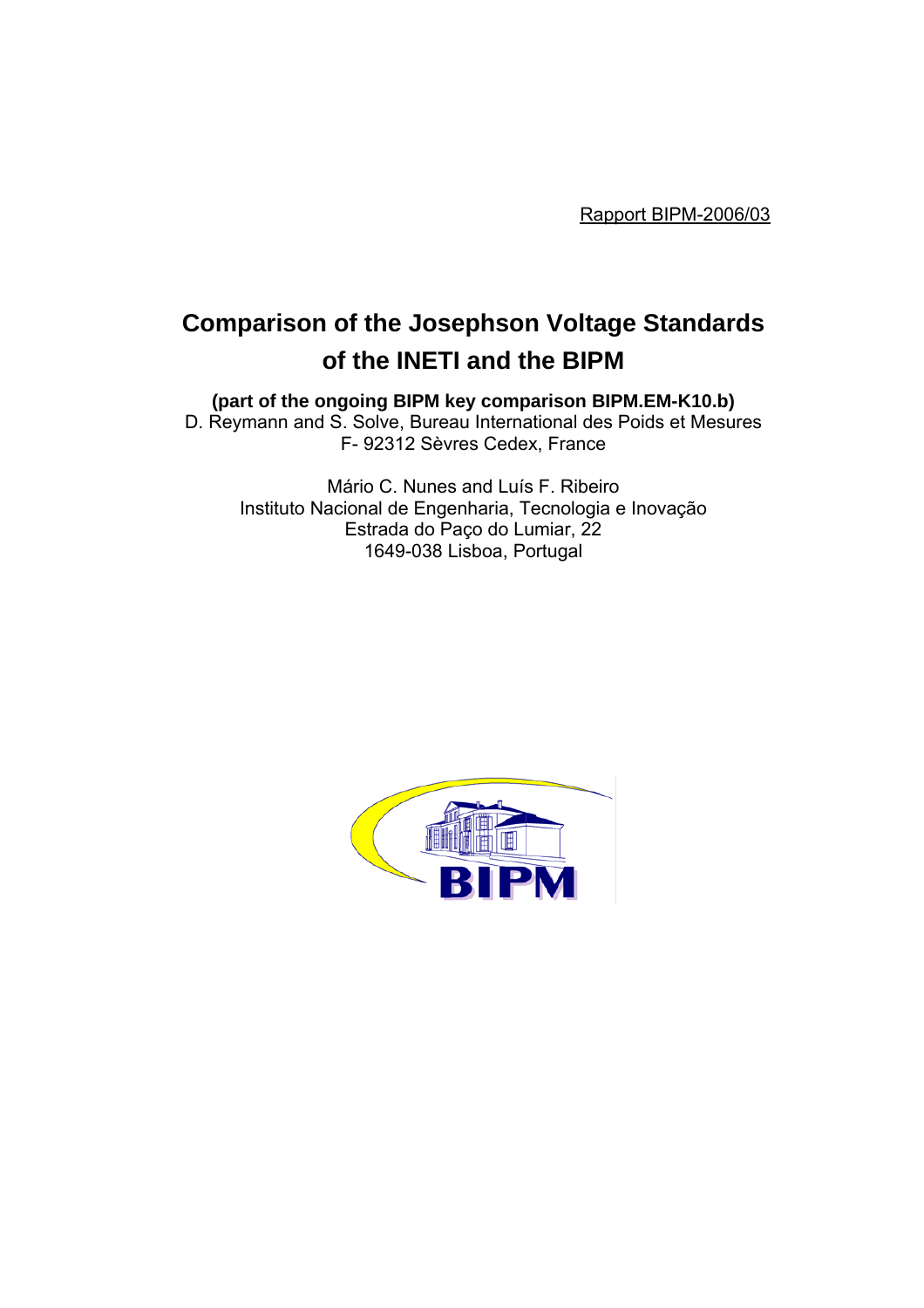# **Comparison of the Josephson Voltage Standards of the INETI and the BIPM**

## **(part of the ongoing BIPM key comparison BIPM.EM-K10.b)**

D. Reymann and S. Solve, Bureau International des Poids et Mesures F- 92312 Sèvres Cedex, France

Mário C. Nunes and Luís F. Ribeiro Instituto Nacional de Engenharia, Tecnologia e Inovação Estrada do Paço do Lumiar, 22 1649-038 Lisboa, Portugal

**Abstract.** A comparison of the 10 V Josephson array voltage standard of the Bureau International des Poids et Mesures (BIPM) was made with that of the Instituto Nacional de Engenharia, Tecnologia e Inovação (INETI), Lisbon, Portugal, in March 2006. The results are in excellent agreement and the overall uncertainty is about 2.6 parts in  $10^{10}$ .

#### **1. Introduction**

In 2004, the BIPM sent a questionnaire to the national laboratories to propose a new type of comparison, where a stable reference voltage produced across the BIPM Josephson array is measured using the laboratories' Josephson array voltage standards (JAVS). This would allow direct comparison with the routine measurement technique used for calibrations in the laboratories, requiring only the BIPM array (not both arrays), to maintain a perfectly stable output during the measurements. This article describes the comparison of the BIPM 10 V standard with that of the Instituto Nacional de Engenharia, Tecnologia e Inovação (INETI), carried out at the INETI in March 2006.

# **2. Comparison equipment**

# *2.1 The BIPM JAVS*

The part of the BIPM JAVS used in this comparison comprises the cryoprobe with a Hypres 10V SIS array, the microwave equipment and the bias source for the array. The Gunn diode frequency is stabilized using an EIP 578 counter and an ETL/Advantest stabilizer. To visualize the array characteristic, while keeping the array floating from the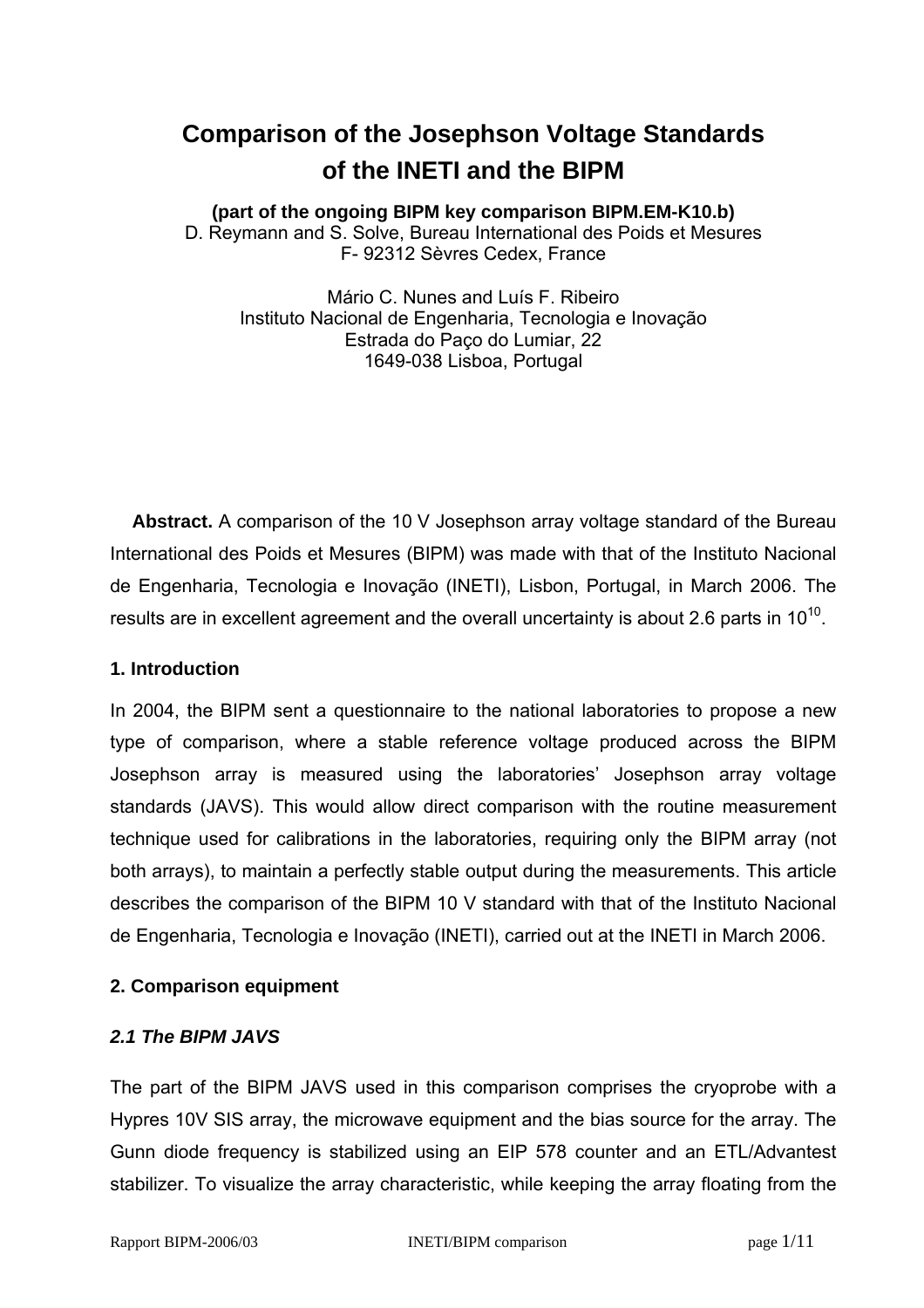ground, an optical isolation amplifier is placed between the array and the oscilloscope; during the measurements, the array is disconnected from this instrument. To verify the step stability, a HP 34401 A digital voltmeter (DVM) is used to measure the voltage between the array voltage bias leads. The series resistance of the measurement leads is 4 Ω, and the value of the thermal electromotive forces (EMFs) is less than 50 nV. The leakage resistance between the measurement leads is larger than  $10^{11}$  Ω.

# *2.2 The INETI JAVS*

The INETI JAVS is routinely used to calibrate Zener diode based standards. The INETI's working standards and some customer standards are directly measured against the JAVS, thereby significantly reducing the traceability chain. The 10V SIS is assembled with the cryoprobe by IPHT and biased by an isolated programmable current source. The RF source is a Millitech Gunn Diode with a central frequency at 75 GHz, and the working frequency is locked by an EIP578B frequency counter. The system was assembled in 2005 and has been operational since then. Step biasing, array monitoring and the connection of the Zener under test are automatically operated by software. The array is floating with respect to ground. At the INETI, the command program is coupled with a measuring program (both developed in a Labview environment). The voltage from the detector (Agilent 34420A), the frequency from the EIP counter, the power distributed by the RF source (measured by a powermeter Agilent E4418B coupled with an Agilent V8486A power sensor) and the voltage across the array (Agilent 3458A) are monitored and stored in an electronic file. The GPIB interface for reading the measurement instruments is optically isolated from the computer. The 10 MHz reference signal for the EIP counter distributed by a GPS receiver is also electrically isolated. Some further details :

- Type of array: 10 V SIS, produced by IPHT s/n 11038;
- Detector: Agilent 34420A, scale used 100 mV;
- Bias source: IPBS-JJ-02 produced by the NPL;
- Array: disconnected from the bias source during measurements;
- Software used: JZComp, version 2.1, INETI-production measurement program based on Labview, modified on 10 March 2006;
- Frequency source stabilizer: counter EIP 578B, internal locking of the frequency, stability better than 2 Hz;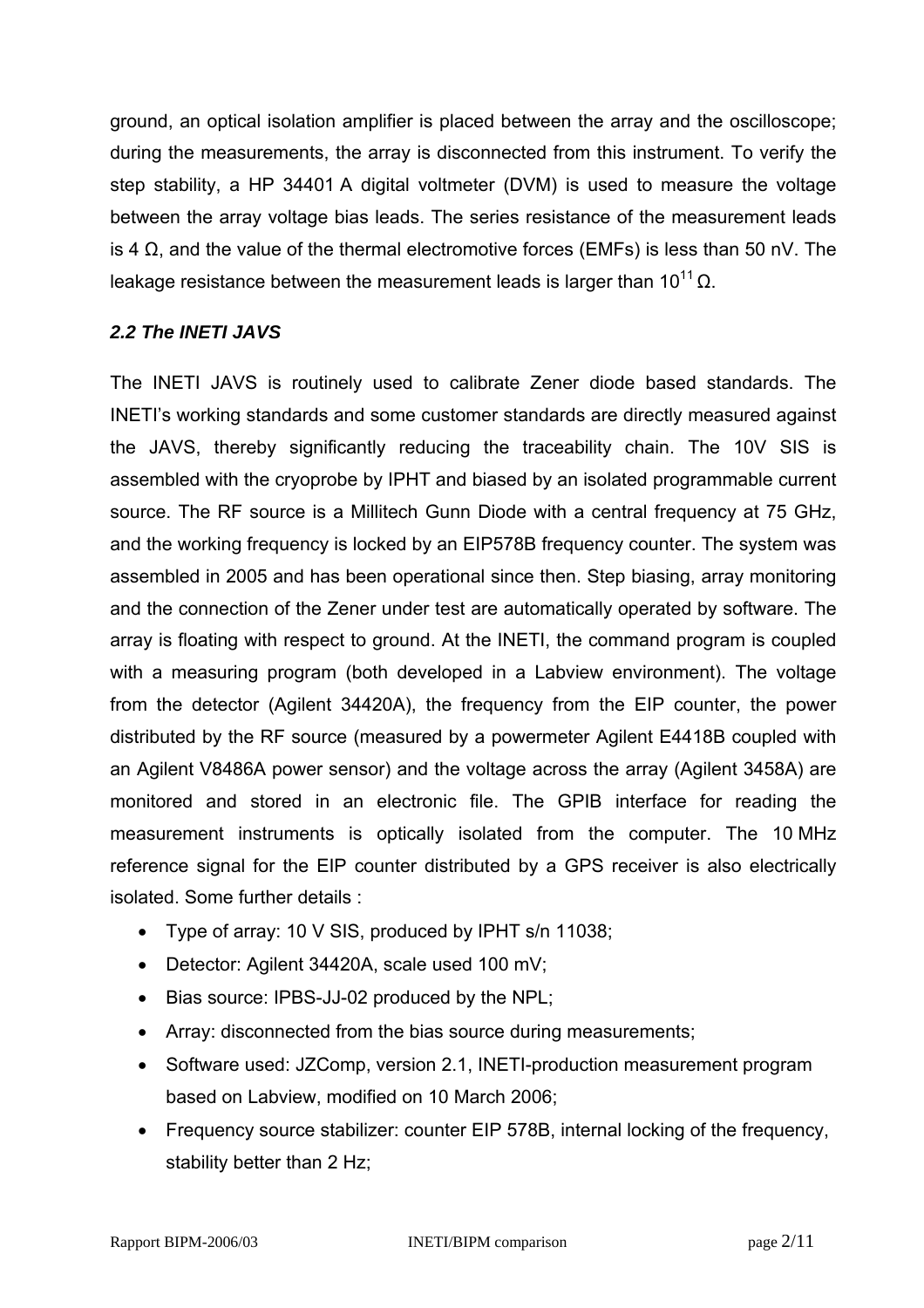- Measurement reversing switch: dataproof scanner this device was not used during the comparison; the output of the BIPM array was connected to the INETI device through a BIPM low thermal EMF switch;
- Thermal EMFs approximately 200 nV;
- Impedance of measurement leads approximately 3.9  $\Omega$ ;
- Leakage resistance approximately  $3 \times 10^{10} \Omega$ .

#### **3. Comparison procedures**

Preliminary and test measurements carried out on 9 March 2006 are described in Appendix A. Only those measurements carried out on March 10, 13 and 14 are taken into consideration for the comparison.

During the measurements, both arrays were disconnected from their bias sources. The two arrays were connected in series via the BIPM low thermal EMF switch, always used in the same position. In this new procedure (option "B"), the INETI's JAVS is used to measure the BIPM array voltage as if it were a Zener voltage standard. Actually, in the INETI Zener measurements, the polarity of the reference output voltage is reversed using the bias source and the reversing of the Zener voltage reference is performed with the scanner. During the comparison, only the bias of the two arrays were reversed and no switch reversal was made. Both systems were floating from the ground during the measurements.

# **4. Description of the measurements (See also Appendix A)**

The following is a brief description of the procedure used by the INETI software to obtain a single measurement of the voltage of the BIPM array. A series of 6 measurements are carried out, 3 in the positive polarity of the bias of the two arrays and 3 in the negative polarity. These measurements can follow two different chronological schemes :  $+, -, -, +, +, -$  or  $-, +, +, -, -, +$ . For each measurement in one polarity, the program acquires points (voltage difference measured by the detector) according to a mobile mean. The acquisition stops when the standard deviation of N successive points is below a certain level L (N=10 and L=100 nV for the calibration of Zener voltage standards and N=15 and L=10 nV during the Josephson comparison exercise). To remain within this level, INETI's array has to stay on the same step otherwise the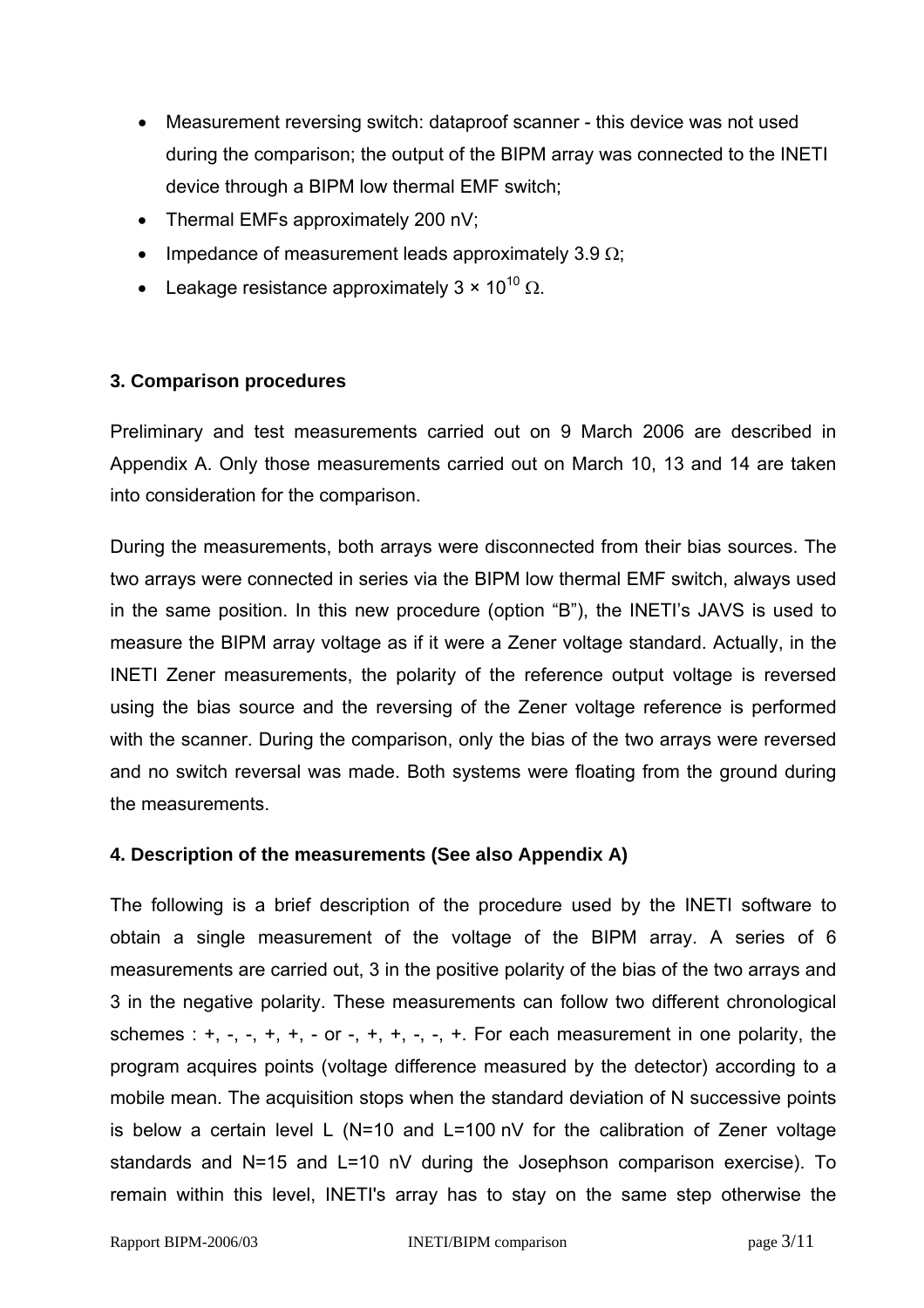acquisition process starts again. The complete series of measurements takes about five minutes when there is no array instability after the reversal of the polarity. The value attributed to the BIPM standard is the mean of the positive measurements and of the negative measurements.

When acquisition starts, the measurements on the detector are not filtered. After a few seconds, when an equilibrium is reached (capacitor charge effect in the system), the numeric filter is engaged to reduce the noise level. The readings are corrected by the software to take account of the errors in the DVM. The DVM is periodically calibrated by the JVS.

A detailed description of the measurement configuration is given in the Appendix A.

It should be pointed out that in most cases the reproducibility of the different measurements within a series is poor, as compared with the expected stability of the thermal electromotive forces (EMFs). For this reason, the mean value of the dispersion of these measurements in each polarity can be considered as an estimate of the Type A uncertainty of each series.

Individual data for the difference between the value measured by the INETI and the theoretical value of the BIPM array voltage are plotted in Fig. 1 together with their Type A uncertainties.

# **5. Uncertainties and results**

The sources of Type B uncertainty (Table 1) are: the absolute value of the frequency measured by the EIP counter, the measurement leakage resistance and the detector gain and linearity. The leakage resistance of the measurement circuit is the main source of Type B uncertainty; most of the effects of non linearity and frequency stability being already contained in the Type A uncertainty. As both array polarities were reversed during the measurements, the effect of the residual thermal EMFs is also already contained in the Type A uncertainty of the measurements. (The standard Type A uncertainty was 22 nV.)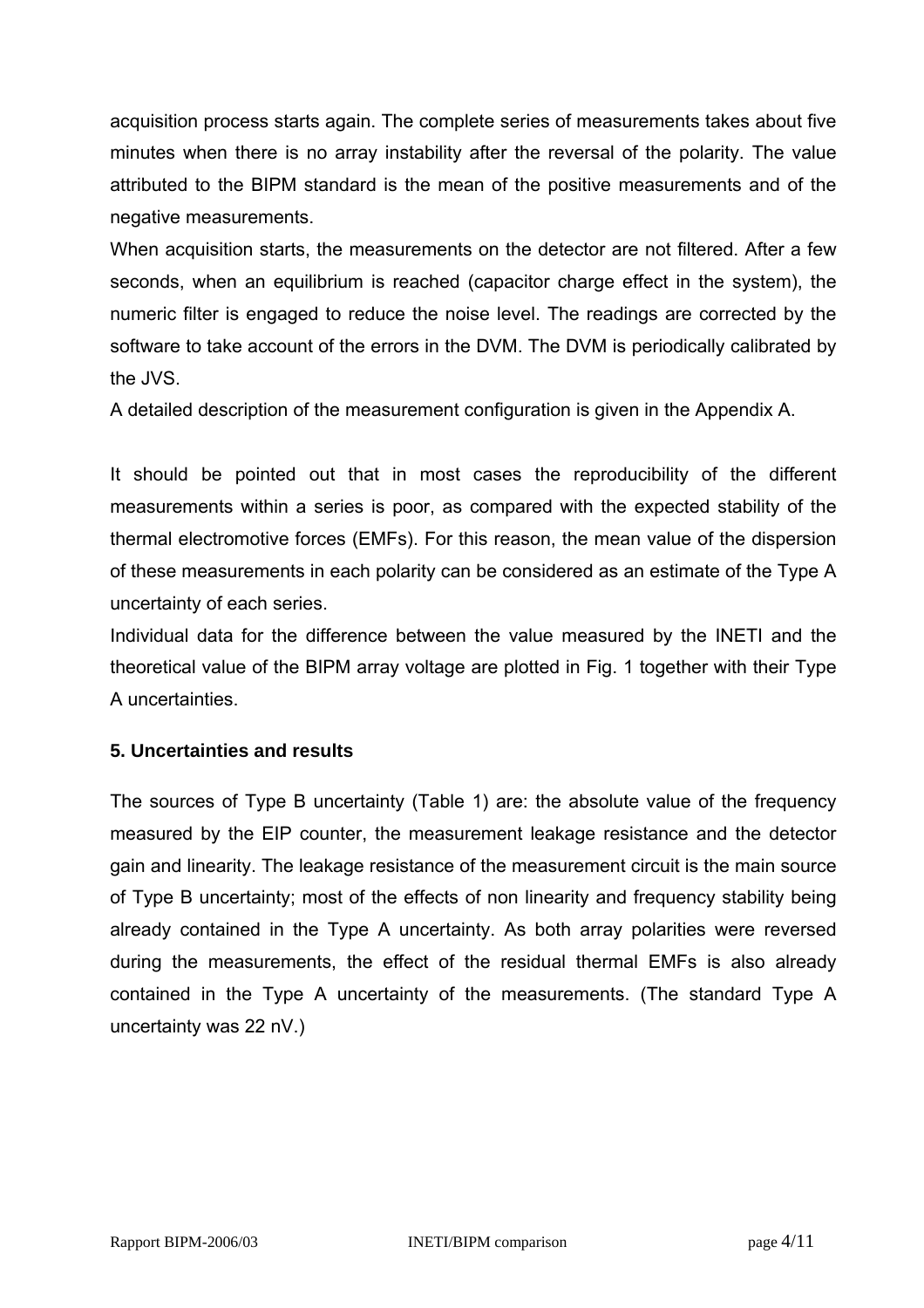

Fig. 1. Difference between the measured values and the theoretical value of the BIPM array voltage. The dashed lines (**— — —** ) are the 1*σ* Type A uncertainties of a single measurement, and the dotted lines (**- - -** ) are the 1*σ* Type A uncertainties of the mean.

|                    |      | Uncertainty/nV |              |
|--------------------|------|----------------|--------------|
|                    | Type | <b>BIPM</b>    | <b>INETI</b> |
| Frequency          | B    | 0.2            | 0.2          |
| Leakage resistance | В    | 0.4            | 3.6          |
| Detector $(*)$     | B    | -              | 2.9          |
| Total (RSS)        | B    | 0.4            | 4.6          |

**Table 1.** Estimated Type B standard uncertainty components.

 (\*) As the INETI array was biased on different steps and as the detector gain was taken into account, a large part of the detector uncertainty (linearity and gain) is already contained in the Type A uncertainty of the measurements. This component only express the resolution of the detector.

As both systems were refered to the same 10 MHz frequency reference, no additional uncertainty than the EIP frequency stability is included.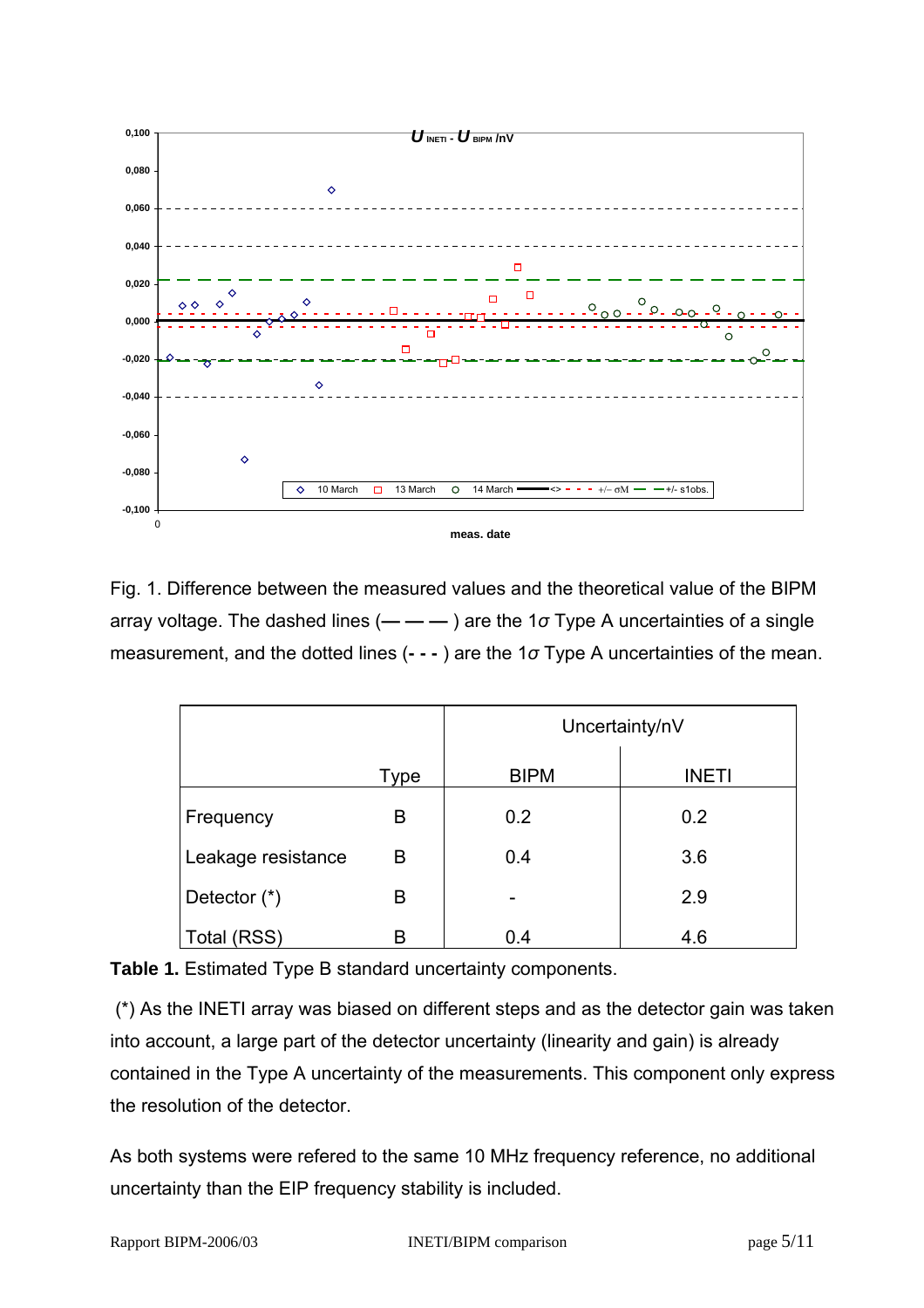The result is expressed as the relative difference between the values that would be attributed to the 10 V Josephson array standard by the INETI ( $U_{\text{INFT}}$ ) and its theoretical value  $(U_{\text{BIPM}})$ .

$$
(U_{\text{INETI}} - U_{\text{BIPM}}) / U_{\text{BIPM}} = 0.8 \times 10^{-10}
$$
 and  $u_c / U_{\text{BIPM}} = 4.6 \times 10^{-10}$ 

where  $u_c$  is the combined standard uncertainty.

#### **6. Discussion and conclusion**

This comparison is the sixth of a new series where the host laboratory uses its own Josephson equipment to measure the voltage of the BIPM array, considered as the "transfer" instrument. The main feature of this new measurement technique is that it requires only the BIPM array, (not both arrays), to maintain a perfectly stable and reproducible 10 V output during the measurements.

The BIPM equipment was installed and preliminary measurements were performed on the day after arrival. During the following days, adjustments were made to various parts of the INETI measurement set-up in order to improve the performance of the whole system (step stability, noise level of the detector, etc.). The comparison itself was then carried out with these improved conditions.

The results of the comparison demonstrate the ability of INETI in 10 V measurements. This comparison allowed the laboratory to study various problems, and to improve the measurement conditions. In particular :

- 1 By testing the array stability at frequencies other than the frequency suggested by the manufacturer.
- 2 By testing the software routine which calculates the correction for the readings of the DVM in respect of the linearity of the device's calibration.
- 3 By optimizing the use of the numerical filter of the DVM, it would be more satisfactory to use only an analog filter on the DVM readings and leave the appropriate calculation with an adequate computer routine, to the operator.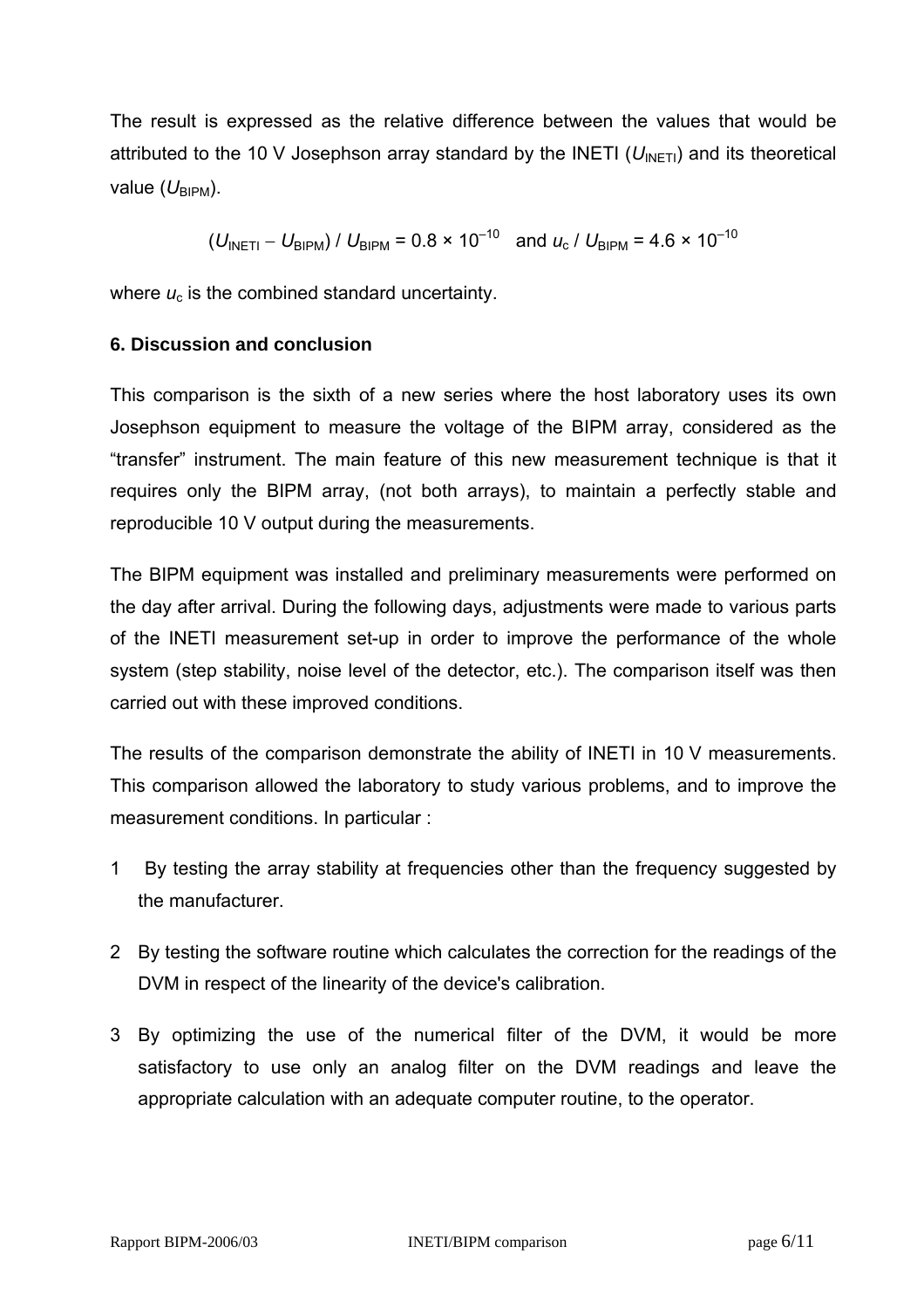It should be pointed out that the INETI system, as it was at the beginning of the comparison, was already suitable for Zener measurements; as the observed deviations in these conditions were of only a few parts in 10<sup>9</sup>, the limiting parameters could not have been determined without a direct Josephson comparison.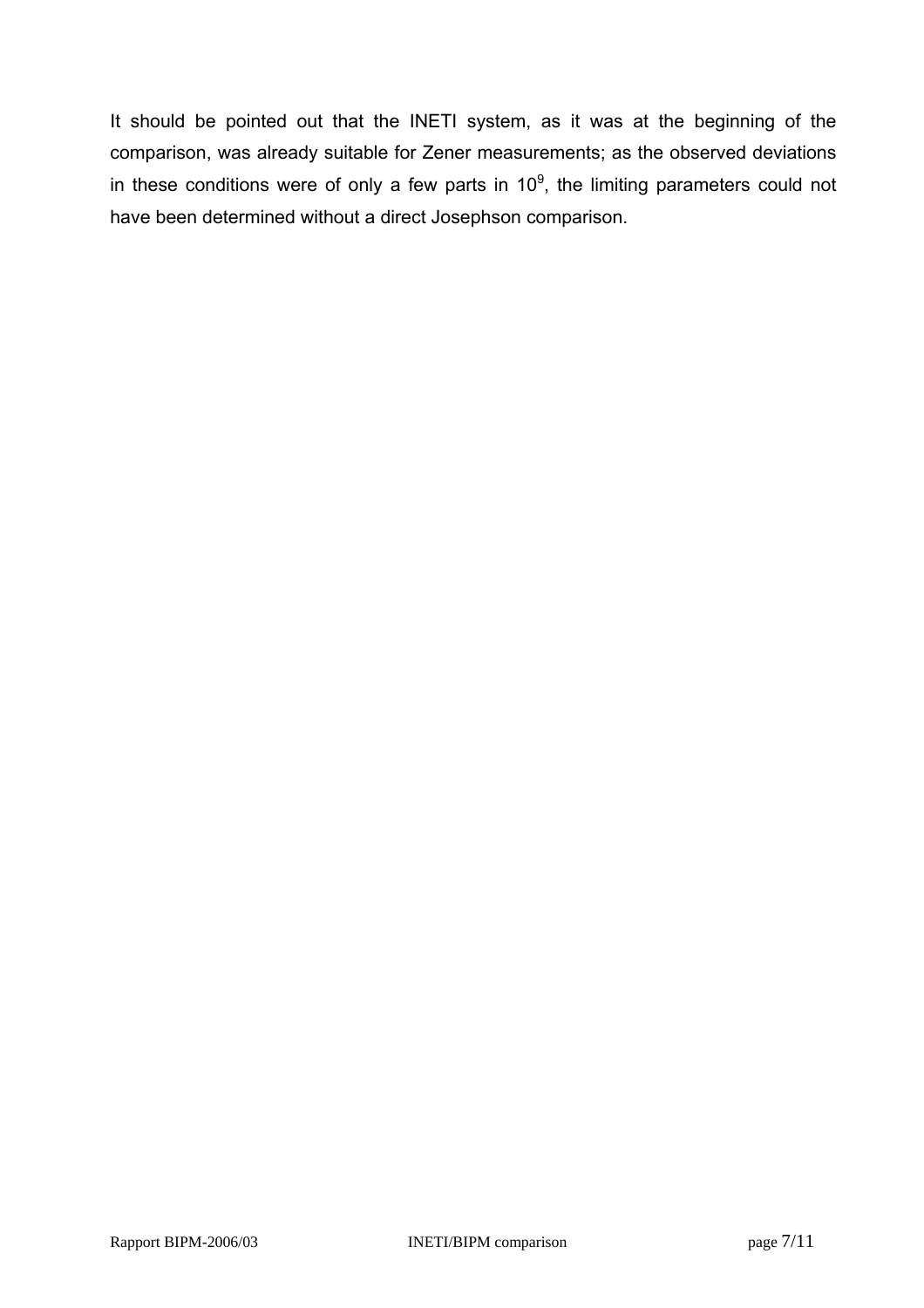# **Appendix A**

#### **9th March: preliminary measurements**

After having assembled the BIPM equipment, we had some difficulties in obtaining the expected stability for the steps on the BIPM standard whereas no difficulties were found with the normal working conditions for the INETI standard. This problem was finally solved by connecting the chassis of the EIP counter to the oscilloscope ground. No other difficulties observed on connecting the two systems together. The first series of measurements were carried out under the following conditions:

- 1 The frequency of the INETI Gunn diode was locked to the usual operational value: 75 GHz;
- 2 The numerical filter was activated on the nanovoltmeter;
- 3 As the INETI standard was floating from the ground, the BIPM bias source was maintained by the mains during adjustments phases. Both systems were completely floating during the measurements phases;
- 4 For each start of data acquisition, after a polarity reversal, an exponentially decreasing deviation of the signal was observed for the recorded voltage measured by the detector.

The results of the 5 first series lead to the following result:

 $U_{\text{INFTI}}$  -  $U_{\text{BIPM}}$  = -59 nV, with a standard type A uncertainty of  $\sigma_{\text{M}}$  = 14 nV.

This result fulfils the CMCs for INETI.

#### **Complementary measurements and improvements**

Here we tried some improvements on the INETI Josephson Voltage Standard.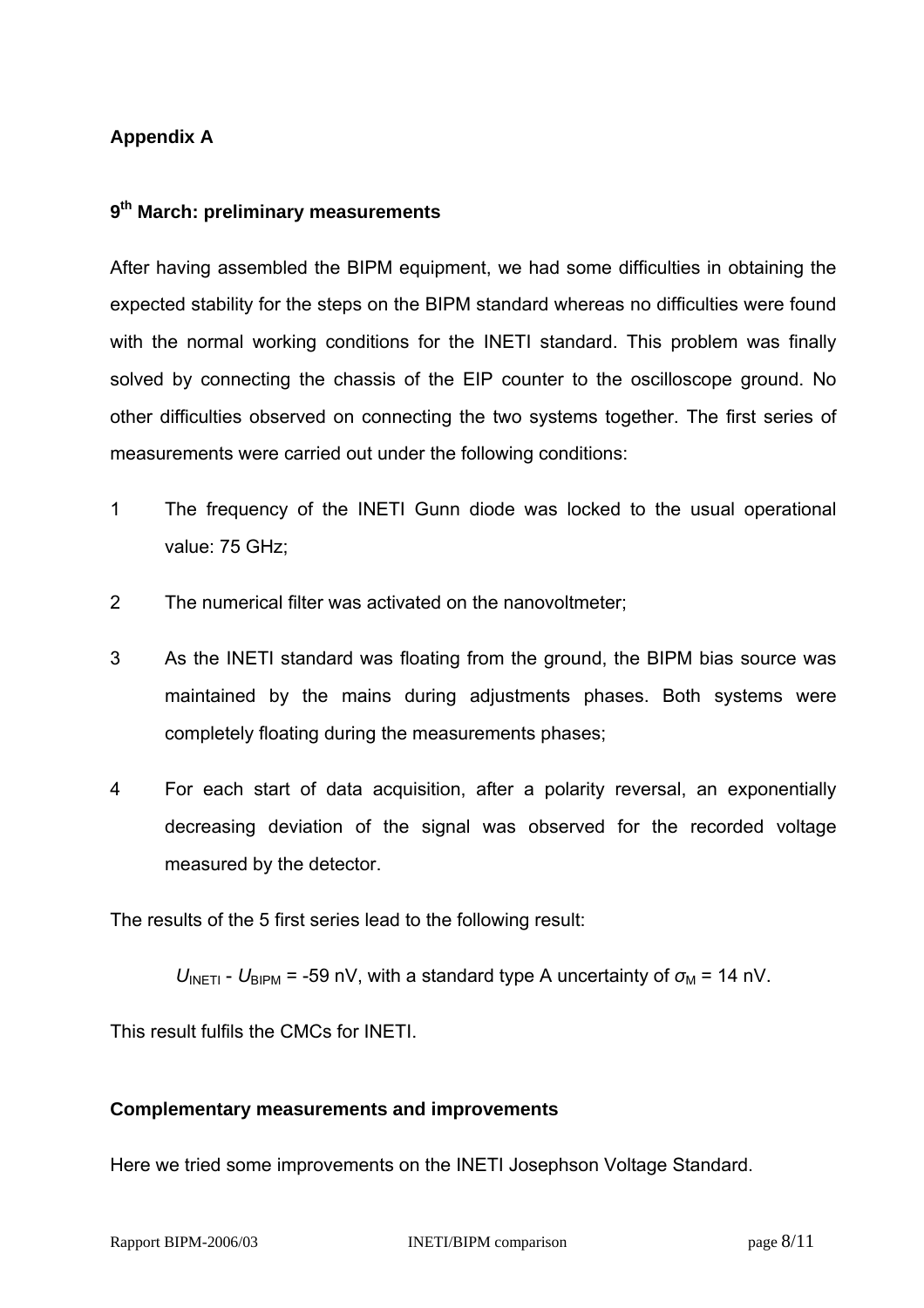#### **Detector within-a-run calibration**

Here we mention some problems due to the way the final results were derived from the measured data. During the measurements, all the readings from the detector were corrected to take account of the detector's calibration values. Furthermore, at the end of the six series of measurements within a run, the intermediate results are used to recalibrate the gain of the detector. When the series were made at very different values of the array voltage, this re-calculation had little effect on the final result. As most of the series were made on near values of the array voltage, the uncertainty of this recalculation was large and the correction applied was not justified. For this reason, some improvements obtained in measurements during the following days could not been detected on real time, but only when computing the final result after the comparison.

# **10th March**

In order to reduce the noise coupling between the two systems, an additional BIPM filter was installed in series with the BIPM array measurement leads. The immediate consequence was a decrease in the noise of the circuit; the extra leakage resistance introduced by this additional filter was taken into account for the calculation of the voltage delivered by the BIPM standard. In other words, the BIPM reference voltage has to be reduced by 0.5 nV, the voltage drop introduced by the leakage resistance of this filter. In addition, the voltage drop across the INETI measurement leads introduced by the 3 ×10<sup>10</sup> Ω leakage resistance of a 1 µF capacitor, placed here to improve the steps stability, was taken into account.

## **13th March**

The calibration software was modified to allow the operator to engage or disengage the numerical filter of the DVM. Thus a new procedure was set up to carry out the measurement to avoid the charge effect detected on the preliminary series. At the beginning of the measurements, during the time required for stabilization of the voltage,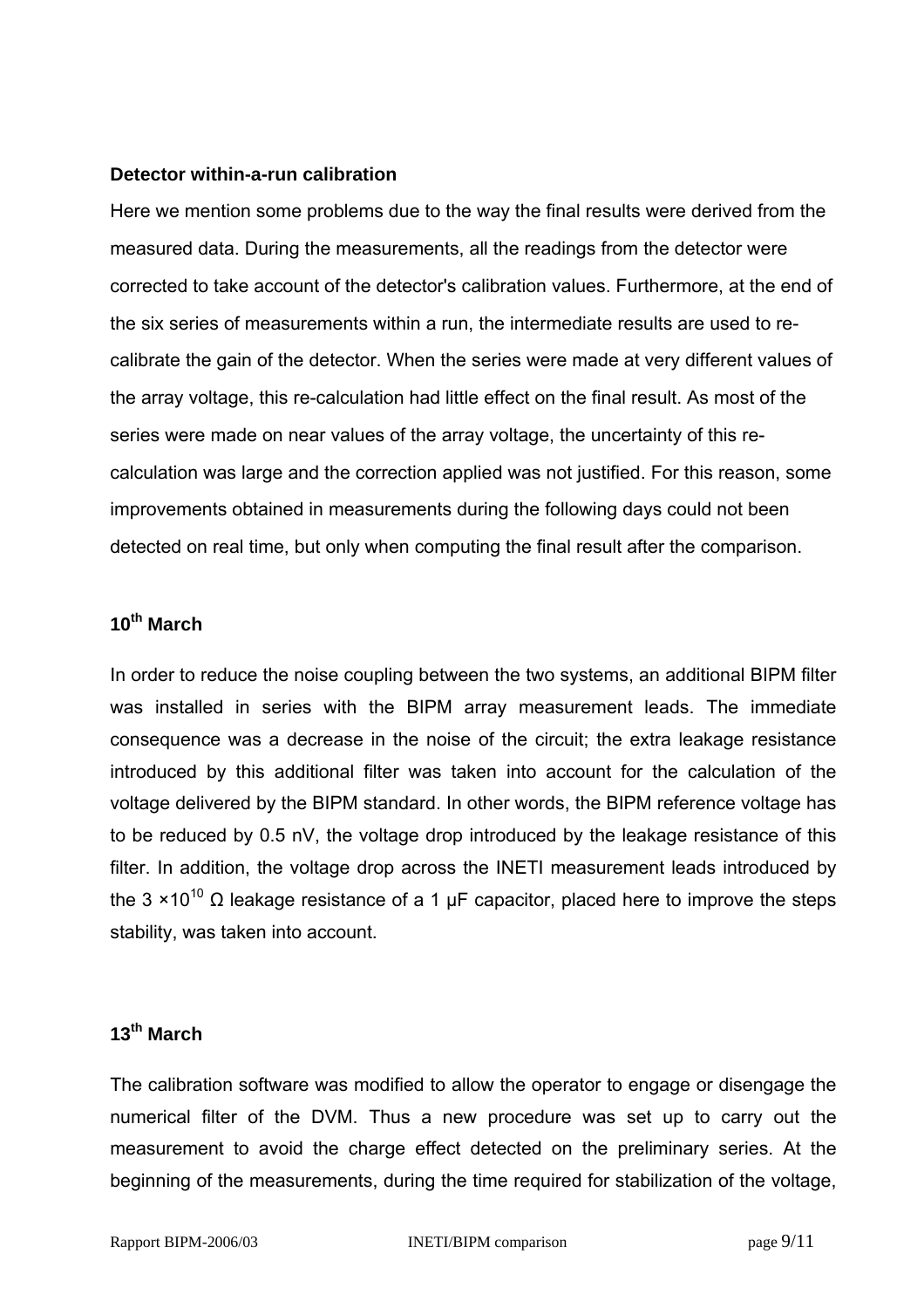the filter was disengaged and then was engaged. The direct consequence was to eliminate the exponentially decreasing deviation of the recorded voltage at the beginning of the measurements.

As we observed that the stability of the steps was strongly sensitive to the RF power delivered by the Gunn diode, we tried to operate the array at other frequencies in the range 72 - 75 GHz, and found a better working condition of the array at 73.750 GHz.

In the afternoon, to increase the stability of the steps, a 6.8 µF capacitor was placed in parallel with the INETI voltage leads. The leakage resistor introduced by this new capacitor, measured by INETI, is also of the order of  $3 \times 10^{10}$  Ω.

The results of thirteen series of measurements undertaken this day, without using the "re-calculation process" gave the following result:

 $U_{\text{INETI}}$  -  $U_{\text{BIPM}}$  = -7.1 nV, with a standard type A uncertainty of  $\sigma_{\text{M}}$  = 6.8 nV.

# **14th March**

As explained in the paragraph "Detector within-a-run calibration", possible improvements due to several modifications made on the INETI system could not be observed in the results.

The low input connector of the detector was connected to the ground after having set the BIPM standard in the battery operated mode. In this configuration, the stability of the INETI array was compromised and no measurements were possible.

At both the INETI and the BIPM, the mains voltage is about 230 V between a "neutral" and a "phase". As the Portuguese mains plugs are symmetric, some instruments had been connected in the wrong position.

The voltmeter Agilent 3458A which allows the determination of the step number of the INETI array was suspected to introduce some electrical noise into the system. In order to verify this hypothesis, we connected an extra filter on the plugs of the DVM.